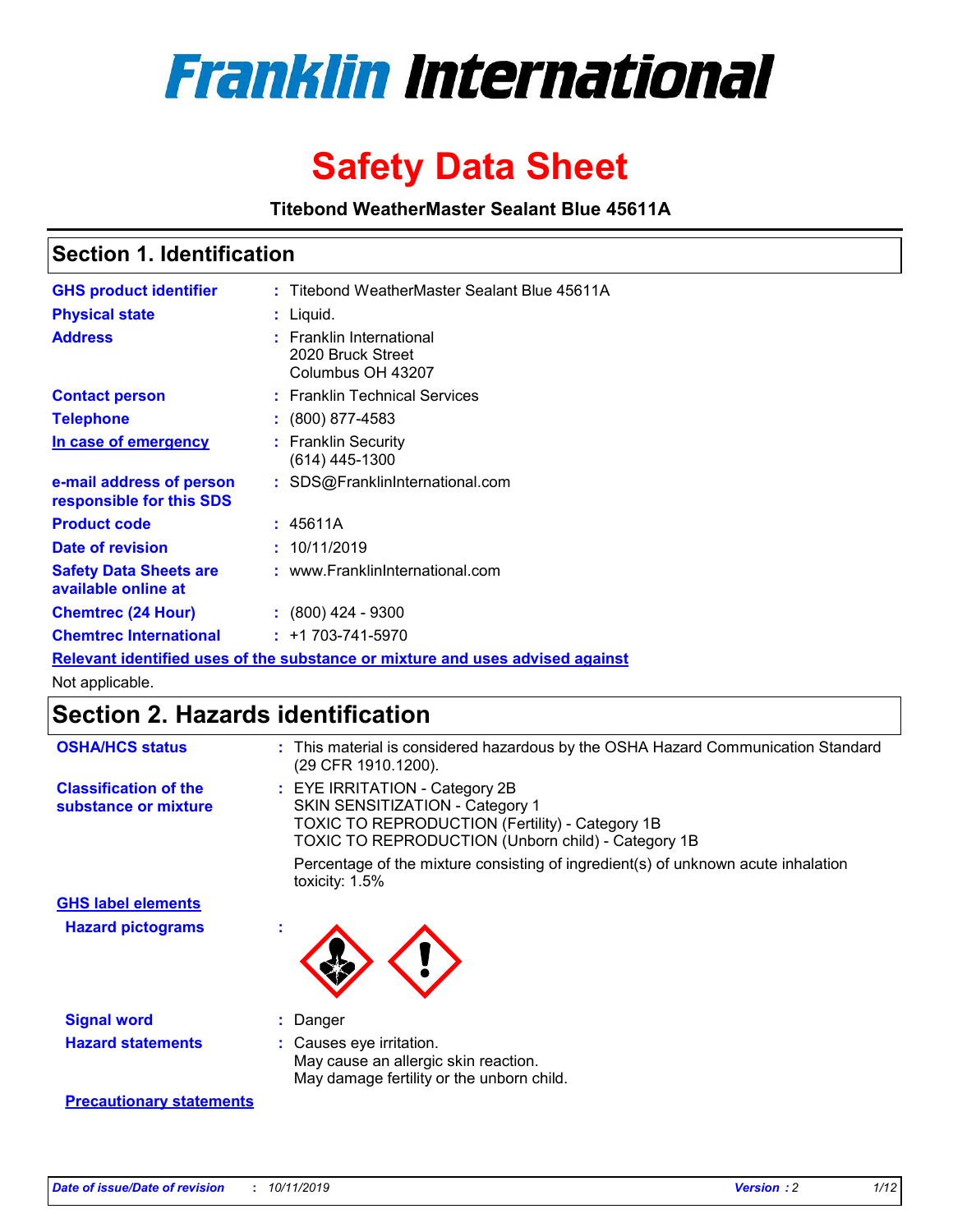### **Section 2. Hazards identification**

| <b>Prevention</b>                          | : Obtain special instructions before use. Do not handle until all safety precautions have<br>been read and understood. Wear protective gloves. Wear eye or face protection.<br>Wear protective clothing. Avoid breathing vapor. Wash hands thoroughly after handling.<br>Contaminated work clothing must not be allowed out of the workplace.                                                        |
|--------------------------------------------|------------------------------------------------------------------------------------------------------------------------------------------------------------------------------------------------------------------------------------------------------------------------------------------------------------------------------------------------------------------------------------------------------|
| <b>Response</b>                            | : IF exposed or concerned: Get medical attention. IF ON SKIN: Wash with plenty of<br>soap and water. Wash contaminated clothing before reuse. If skin irritation or rash<br>occurs: Get medical attention. IF IN EYES: Rinse cautiously with water for several<br>minutes. Remove contact lenses, if present and easy to do. Continue rinsing. If eye<br>irritation persists: Get medical attention. |
| <b>Storage</b>                             | : Store locked up.                                                                                                                                                                                                                                                                                                                                                                                   |
| <b>Disposal</b>                            | : Dispose of contents and container in accordance with all local, regional, national and<br>international regulations.                                                                                                                                                                                                                                                                               |
| <b>Hazards not otherwise</b><br>classified | : Product generates methanol during cure.                                                                                                                                                                                                                                                                                                                                                            |
|                                            |                                                                                                                                                                                                                                                                                                                                                                                                      |

## **Section 3. Composition/information on ingredients**

| <b>Substance/mixture</b><br>Mixture                  |               |                     |
|------------------------------------------------------|---------------|---------------------|
| <b>Ingredient name</b>                               | $\frac{9}{6}$ | <b>CAS number</b>   |
| 3-aminopropyltriethoxysilane<br>Dibutyltin dilaurate | ≤3<br>$≤0.3$  | 919-30-2<br>77-58-7 |

Any concentration shown as a range is to protect confidentiality or is due to batch variation.

**There are no additional ingredients present which, within the current knowledge of the supplier and in the concentrations applicable, are classified as hazardous to health or the environment and hence require reporting in this section.**

**Occupational exposure limits, if available, are listed in Section 8.**

### **Section 4. First aid measures**

| <b>Description of necessary first aid measures</b> |                                                                                                                                                                                                                                                                                                                                                                                                                                                                                                                                                                                                                                                                                                                                                                           |  |  |  |
|----------------------------------------------------|---------------------------------------------------------------------------------------------------------------------------------------------------------------------------------------------------------------------------------------------------------------------------------------------------------------------------------------------------------------------------------------------------------------------------------------------------------------------------------------------------------------------------------------------------------------------------------------------------------------------------------------------------------------------------------------------------------------------------------------------------------------------------|--|--|--|
| <b>Eye contact</b>                                 | : Immediately flush eyes with plenty of water, occasionally lifting the upper and lower<br>eyelids. Check for and remove any contact lenses. Continue to rinse for at least 10<br>minutes. If irritation persists, get medical attention.                                                                                                                                                                                                                                                                                                                                                                                                                                                                                                                                 |  |  |  |
| <b>Inhalation</b>                                  | : Remove victim to fresh air and keep at rest in a position comfortable for breathing. If<br>not breathing, if breathing is irregular or if respiratory arrest occurs, provide artificial<br>respiration or oxygen by trained personnel. It may be dangerous to the person providing<br>aid to give mouth-to-mouth resuscitation. Get medical attention. If unconscious, place<br>in recovery position and get medical attention immediately. Maintain an open airway.<br>Loosen tight clothing such as a collar, tie, belt or waistband. In case of inhalation of<br>decomposition products in a fire, symptoms may be delayed. The exposed person may<br>need to be kept under medical surveillance for 48 hours.                                                       |  |  |  |
| <b>Skin contact</b>                                | : Wash with plenty of soap and water. Remove contaminated clothing and shoes. Wash<br>contaminated clothing thoroughly with water before removing it, or wear gloves.<br>Continue to rinse for at least 10 minutes. Get medical attention. In the event of any<br>complaints or symptoms, avoid further exposure. Wash clothing before reuse. Clean<br>shoes thoroughly before reuse.                                                                                                                                                                                                                                                                                                                                                                                     |  |  |  |
| <b>Ingestion</b>                                   | : Wash out mouth with water. Remove dentures if any. Remove victim to fresh air and<br>keep at rest in a position comfortable for breathing. If material has been swallowed and<br>the exposed person is conscious, give small quantities of water to drink. Stop if the<br>exposed person feels sick as vomiting may be dangerous. Do not induce vomiting<br>unless directed to do so by medical personnel. If vomiting occurs, the head should be<br>kept low so that vomit does not enter the lungs. Get medical attention. Never give<br>anything by mouth to an unconscious person. If unconscious, place in recovery position<br>and get medical attention immediately. Maintain an open airway. Loosen tight clothing<br>such as a collar, tie, belt or waistband. |  |  |  |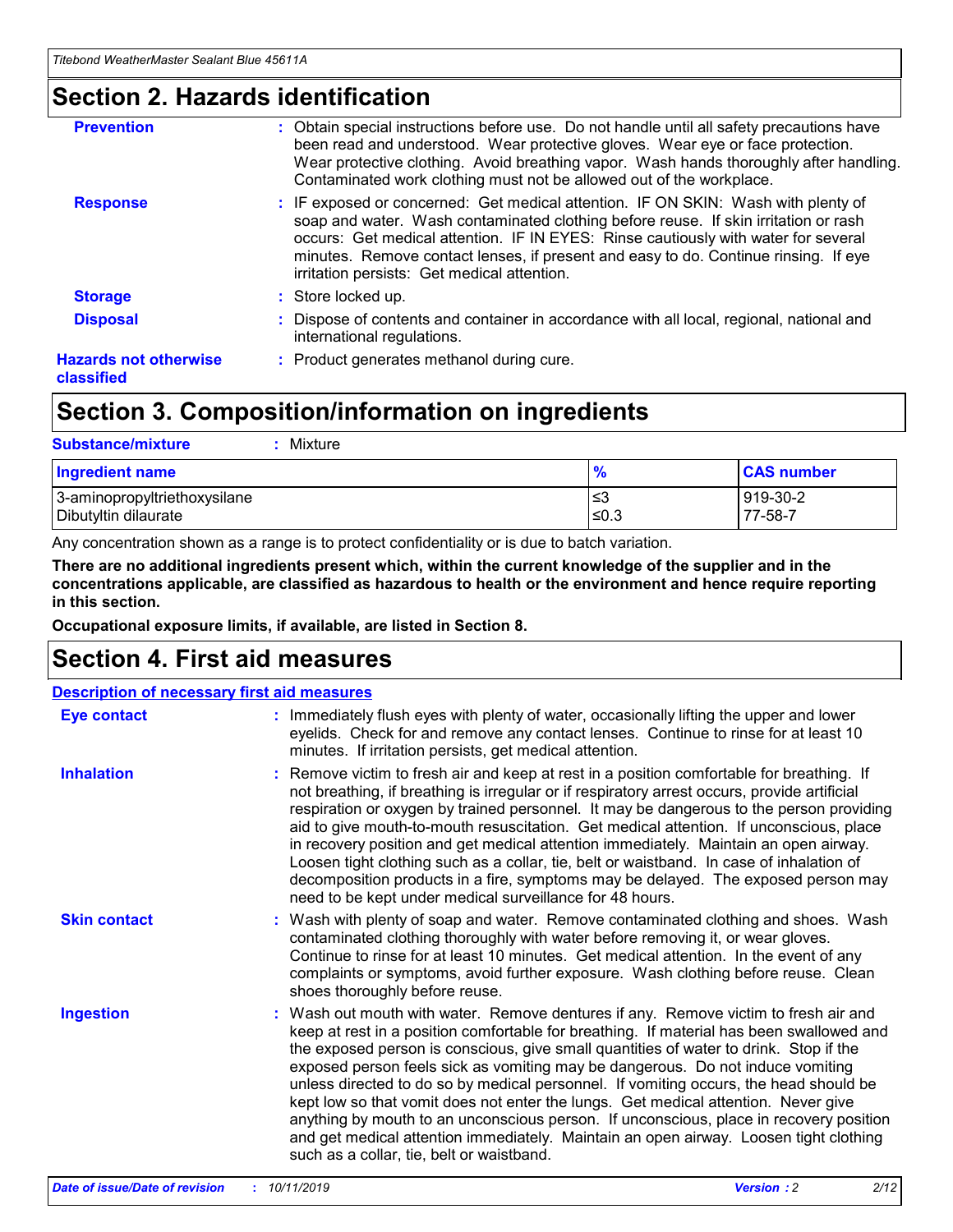## **Section 4. First aid measures**

| Most important symptoms/effects, acute and delayed |  |                                                                                                                                                                                                                                                                                                                                                                                                                 |
|----------------------------------------------------|--|-----------------------------------------------------------------------------------------------------------------------------------------------------------------------------------------------------------------------------------------------------------------------------------------------------------------------------------------------------------------------------------------------------------------|
| <b>Potential acute health effects</b>              |  |                                                                                                                                                                                                                                                                                                                                                                                                                 |
| <b>Eye contact</b>                                 |  | : May cause eye irritation.                                                                                                                                                                                                                                                                                                                                                                                     |
| <b>Inhalation</b>                                  |  | : No known significant effects or critical hazards.                                                                                                                                                                                                                                                                                                                                                             |
| <b>Skin contact</b>                                |  | : May cause skin irritation.                                                                                                                                                                                                                                                                                                                                                                                    |
| <b>Ingestion</b>                                   |  | : No known significant effects or critical hazards.                                                                                                                                                                                                                                                                                                                                                             |
| <b>Over-exposure signs/symptoms</b>                |  |                                                                                                                                                                                                                                                                                                                                                                                                                 |
| <b>Eye contact</b>                                 |  | : Adverse symptoms may include the following:<br>irritation<br>watering<br>redness                                                                                                                                                                                                                                                                                                                              |
| <b>Inhalation</b>                                  |  | : Adverse symptoms may include the following:<br>reduced fetal weight<br>increase in fetal deaths<br>skeletal malformations                                                                                                                                                                                                                                                                                     |
| <b>Skin contact</b>                                |  | : Adverse symptoms may include the following:<br>irritation<br>redness<br>reduced fetal weight<br>increase in fetal deaths<br>skeletal malformations                                                                                                                                                                                                                                                            |
| <b>Ingestion</b>                                   |  | : Adverse symptoms may include the following:<br>reduced fetal weight<br>increase in fetal deaths<br>skeletal malformations                                                                                                                                                                                                                                                                                     |
|                                                    |  | <b>Indication of immediate medical attention and special treatment needed, if necessary</b>                                                                                                                                                                                                                                                                                                                     |
| <b>Notes to physician</b>                          |  | : In case of inhalation of decomposition products in a fire, symptoms may be delayed.<br>The exposed person may need to be kept under medical surveillance for 48 hours.                                                                                                                                                                                                                                        |
| <b>Specific treatments</b>                         |  | : No specific treatment.                                                                                                                                                                                                                                                                                                                                                                                        |
| <b>Protection of first-aiders</b>                  |  | : No action shall be taken involving any personal risk or without suitable training. If it is<br>suspected that fumes are still present, the rescuer should wear an appropriate mask or<br>self-contained breathing apparatus. It may be dangerous to the person providing aid to<br>give mouth-to-mouth resuscitation. Wash contaminated clothing thoroughly with water<br>before removing it, or wear gloves. |

**See toxicological information (Section 11)**

### **Section 5. Fire-fighting measures**

| <b>Extinguishing media</b>                             |                                                                                                                                                                                                     |
|--------------------------------------------------------|-----------------------------------------------------------------------------------------------------------------------------------------------------------------------------------------------------|
| <b>Suitable extinguishing</b><br>media                 | : Use an extinguishing agent suitable for the surrounding fire.                                                                                                                                     |
| <b>Unsuitable extinguishing</b><br>media               | : None known.                                                                                                                                                                                       |
| <b>Specific hazards arising</b><br>from the chemical   | : In a fire or if heated, a pressure increase will occur and the container may burst.                                                                                                               |
| <b>Hazardous thermal</b><br>decomposition products     | : Decomposition products may include the following materials:<br>carbon dioxide<br>carbon monoxide<br>nitrogen oxides<br>metal oxide/oxides                                                         |
| <b>Special protective actions</b><br>for fire-fighters | : Promptly isolate the scene by removing all persons from the vicinity of the incident if<br>there is a fire. No action shall be taken involving any personal risk or without suitable<br>training. |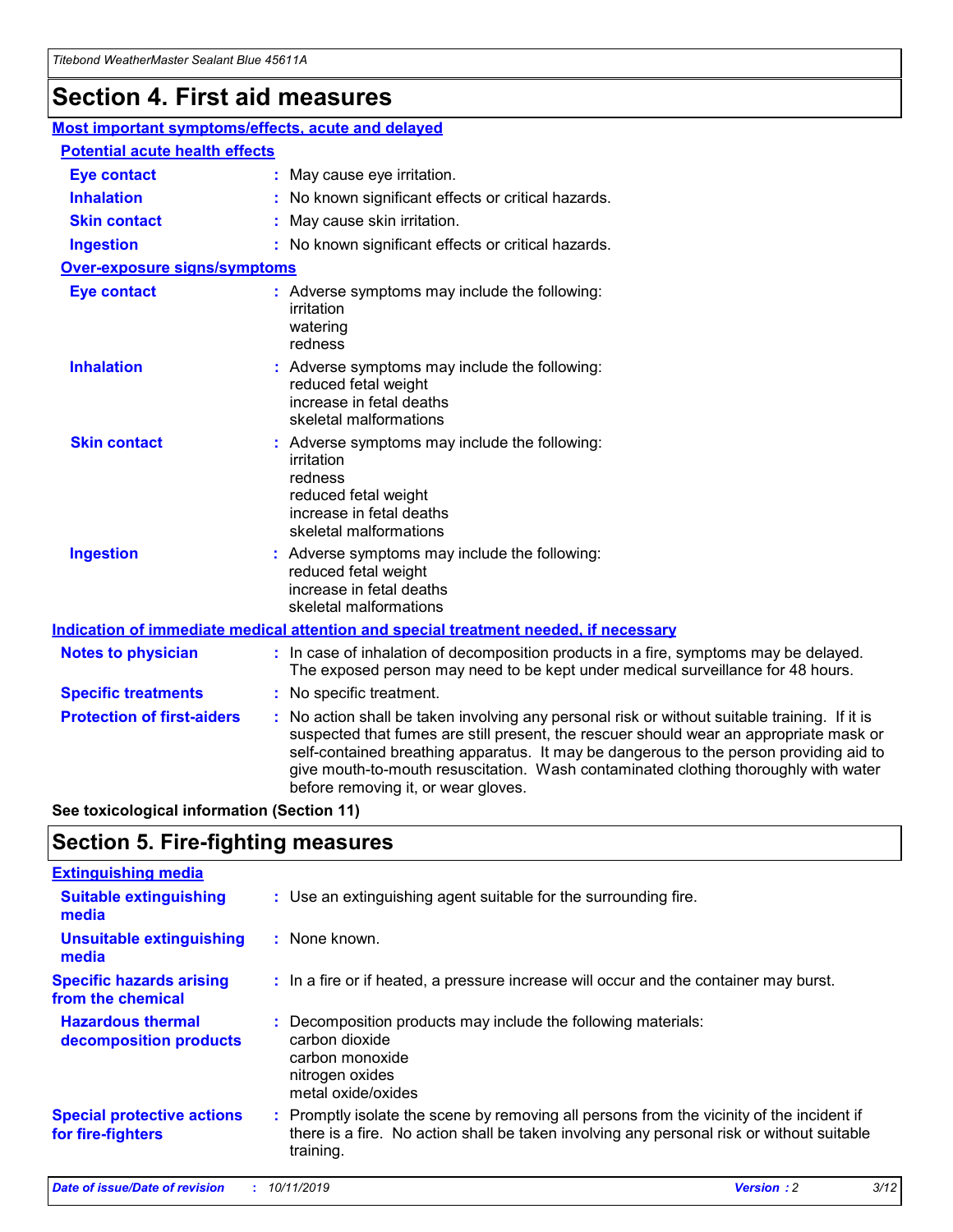### **Section 5. Fire-fighting measures**

**Special protective equipment for fire-fighters** Fire-fighters should wear appropriate protective equipment and self-contained breathing **:** apparatus (SCBA) with a full face-piece operated in positive pressure mode.

### **Section 6. Accidental release measures**

#### **Personal precautions, protective equipment and emergency procedures**

| For non-emergency<br>personnel                               | : No action shall be taken involving any personal risk or without suitable training.<br>Evacuate surrounding areas. Keep unnecessary and unprotected personnel from<br>entering. Do not touch or walk through spilled material. Avoid breathing vapor or mist.<br>Provide adequate ventilation. Wear appropriate respirator when ventilation is<br>inadequate. Put on appropriate personal protective equipment.                                                                                                                                                                                                                                                                                             |
|--------------------------------------------------------------|--------------------------------------------------------------------------------------------------------------------------------------------------------------------------------------------------------------------------------------------------------------------------------------------------------------------------------------------------------------------------------------------------------------------------------------------------------------------------------------------------------------------------------------------------------------------------------------------------------------------------------------------------------------------------------------------------------------|
|                                                              | For emergency responders : If specialized clothing is required to deal with the spillage, take note of any information in<br>Section 8 on suitable and unsuitable materials. See also the information in "For non-<br>emergency personnel".                                                                                                                                                                                                                                                                                                                                                                                                                                                                  |
| <b>Environmental precautions</b>                             | : Avoid dispersal of spilled material and runoff and contact with soil, waterways, drains<br>and sewers. Inform the relevant authorities if the product has caused environmental<br>pollution (sewers, waterways, soil or air).                                                                                                                                                                                                                                                                                                                                                                                                                                                                              |
| <b>Methods and materials for containment and cleaning up</b> |                                                                                                                                                                                                                                                                                                                                                                                                                                                                                                                                                                                                                                                                                                              |
| <b>Small spill</b>                                           | : Stop leak if without risk. Move containers from spill area. Dilute with water and mop up<br>if water-soluble. Alternatively, or if water-insoluble, absorb with an inert dry material and<br>place in an appropriate waste disposal container. Dispose of via a licensed waste<br>disposal contractor.                                                                                                                                                                                                                                                                                                                                                                                                     |
| <b>Large spill</b>                                           | : Stop leak if without risk. Move containers from spill area. Approach release from<br>upwind. Prevent entry into sewers, water courses, basements or confined areas. Wash<br>spillages into an effluent treatment plant or proceed as follows. Contain and collect<br>spillage with non-combustible, absorbent material e.g. sand, earth, vermiculite or<br>diatomaceous earth and place in container for disposal according to local regulations<br>(see Section 13). Dispose of via a licensed waste disposal contractor. Contaminated<br>absorbent material may pose the same hazard as the spilled product. Note: see<br>Section 1 for emergency contact information and Section 13 for waste disposal. |

### **Section 7. Handling and storage**

| <b>Precautions for safe handling</b>                                             |                                                                                                                                                                                                                                                                                                                                                                                                                                                                                                                                                                                                                                                                                                                                                                                                                                                  |
|----------------------------------------------------------------------------------|--------------------------------------------------------------------------------------------------------------------------------------------------------------------------------------------------------------------------------------------------------------------------------------------------------------------------------------------------------------------------------------------------------------------------------------------------------------------------------------------------------------------------------------------------------------------------------------------------------------------------------------------------------------------------------------------------------------------------------------------------------------------------------------------------------------------------------------------------|
| <b>Protective measures</b>                                                       | : Put on appropriate personal protective equipment (see Section 8). Persons with a<br>history of skin sensitization problems should not be employed in any process in which<br>this product is used. Avoid exposure - obtain special instructions before use. Avoid<br>exposure during pregnancy. Do not handle until all safety precautions have been read<br>and understood. Do not get in eyes or on skin or clothing. Do not ingest. Avoid<br>breathing vapor or mist. If during normal use the material presents a respiratory hazard,<br>use only with adequate ventilation or wear appropriate respirator. Keep in the original<br>container or an approved alternative made from a compatible material, kept tightly<br>closed when not in use. Empty containers retain product residue and can be hazardous.<br>Do not reuse container. |
| <b>Advice on general</b><br>occupational hygiene                                 | : Eating, drinking and smoking should be prohibited in areas where this material is<br>handled, stored and processed. Workers should wash hands and face before eating,<br>drinking and smoking. Remove contaminated clothing and protective equipment before<br>entering eating areas. See also Section 8 for additional information on hygiene<br>measures.                                                                                                                                                                                                                                                                                                                                                                                                                                                                                    |
| <b>Conditions for safe storage,</b><br>including any<br><b>incompatibilities</b> | : Store between the following temperatures: 0 to 120 $\degree$ C (32 to 248 $\degree$ F). Store in<br>accordance with local regulations. Store in original container protected from direct<br>sunlight in a dry, cool and well-ventilated area, away from incompatible materials (see<br>Section 10) and food and drink. Store locked up. Keep container tightly closed and<br>sealed until ready for use. Containers that have been opened must be carefully<br>resealed and kept upright to prevent leakage. Do not store in unlabeled containers.<br>Use appropriate containment to avoid environmental contamination. See Section 10 for<br>incompatible materials before handling or use.                                                                                                                                                   |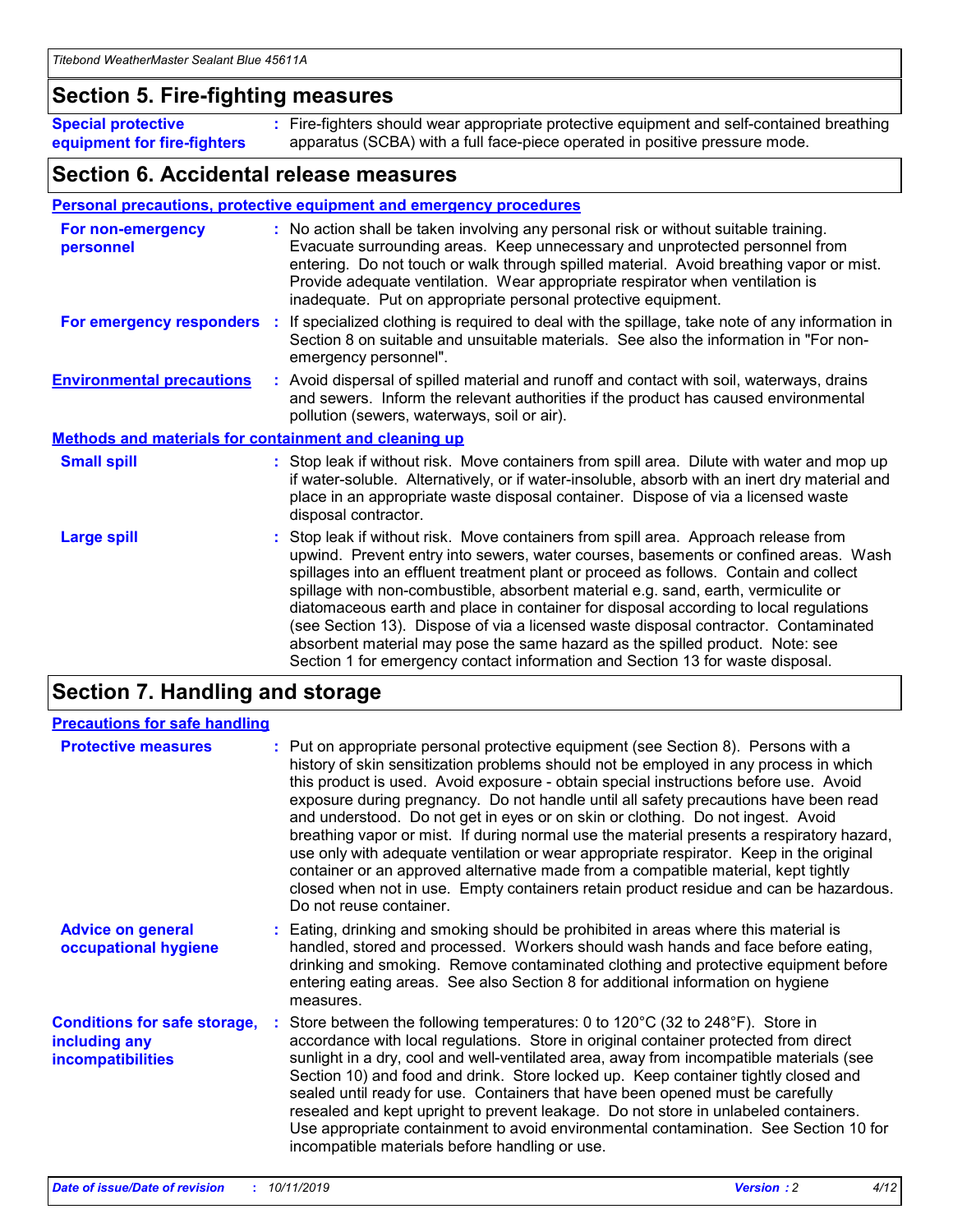## **Section 8. Exposure controls/personal protection**

#### **Control parameters**

#### **Occupational exposure limits**

| <b>Ingredient name</b>                               |    |                        | <b>Exposure limits</b>                                                                                                                                                                                                                                                                                                                                                                                                                                                                                                                                                                                                 |
|------------------------------------------------------|----|------------------------|------------------------------------------------------------------------------------------------------------------------------------------------------------------------------------------------------------------------------------------------------------------------------------------------------------------------------------------------------------------------------------------------------------------------------------------------------------------------------------------------------------------------------------------------------------------------------------------------------------------------|
| 3-aminopropyltriethoxysilane<br>Dibutyltin dilaurate |    |                        | None.<br>ACGIH TLV (United States, 3/2019). Absorbed through skin.<br>Notes: as Sn<br>TWA: $0.1 \text{ mg/m}^3$ , (as Sn) 8 hours.<br>STEL: 0.2 mg/m <sup>3</sup> , (as Sn) 15 minutes.<br>NIOSH REL (United States, 10/2016). Absorbed through skin.<br>Notes: as Sn<br>TWA: 0.1 mg/m <sup>3</sup> , (as Sn) 10 hours.<br>OSHA PEL (United States, 5/2018). Notes: as Sn<br>TWA: $0.1 \text{ mg/m}^3$ , (as Sn) 8 hours.<br>OSHA PEL 1989 (United States, 3/1989). Absorbed through skin.<br>Notes: measured as Sn<br>TWA: 0.1 mg/m <sup>3</sup> , (measured as Sn) 8 hours. Form: Organic                            |
| <b>Appropriate engineering</b><br>controls           |    |                        | : If user operations generate dust, fumes, gas, vapor or mist, use process enclosures,<br>local exhaust ventilation or other engineering controls to keep worker exposure to<br>airborne contaminants below any recommended or statutory limits.                                                                                                                                                                                                                                                                                                                                                                       |
| <b>Environmental exposure</b><br>controls            |    |                        | Emissions from ventilation or work process equipment should be checked to ensure<br>they comply with the requirements of environmental protection legislation. In some<br>cases, fume scrubbers, filters or engineering modifications to the process equipment<br>will be necessary to reduce emissions to acceptable levels.                                                                                                                                                                                                                                                                                          |
| <b>Individual protection measures</b>                |    |                        |                                                                                                                                                                                                                                                                                                                                                                                                                                                                                                                                                                                                                        |
| <b>Hygiene measures</b>                              |    |                        | : Wash hands, forearms and face thoroughly after handling chemical products, before<br>eating, smoking and using the lavatory and at the end of the working period.<br>Appropriate techniques should be used to remove potentially contaminated clothing.<br>Contaminated work clothing should not be allowed out of the workplace. Wash<br>contaminated clothing before reusing. Ensure that eyewash stations and safety<br>showers are close to the workstation location.                                                                                                                                            |
| <b>Eye/face protection</b>                           |    |                        | : Safety eyewear complying with an approved standard should be used when a risk<br>assessment indicates this is necessary to avoid exposure to liquid splashes, mists,<br>gases or dusts. If contact is possible, the following protection should be worn, unless<br>the assessment indicates a higher degree of protection: chemical splash goggles.                                                                                                                                                                                                                                                                  |
| <b>Skin protection</b>                               |    |                        |                                                                                                                                                                                                                                                                                                                                                                                                                                                                                                                                                                                                                        |
| <b>Hand protection</b>                               |    |                        | : Chemical-resistant, impervious gloves complying with an approved standard should be<br>worn at all times when handling chemical products if a risk assessment indicates this is<br>necessary. Considering the parameters specified by the glove manufacturer, check<br>during use that the gloves are still retaining their protective properties. It should be<br>noted that the time to breakthrough for any glove material may be different for different<br>glove manufacturers. In the case of mixtures, consisting of several substances, the<br>protection time of the gloves cannot be accurately estimated. |
| <b>Body protection</b>                               |    | handling this product. | Personal protective equipment for the body should be selected based on the task being<br>performed and the risks involved and should be approved by a specialist before                                                                                                                                                                                                                                                                                                                                                                                                                                                |
| <b>Other skin protection</b>                         |    |                        | : Appropriate footwear and any additional skin protection measures should be selected<br>based on the task being performed and the risks involved and should be approved by a<br>specialist before handling this product.                                                                                                                                                                                                                                                                                                                                                                                              |
| <b>Respiratory protection</b>                        | ÷. | aspects of use.        | Based on the hazard and potential for exposure, select a respirator that meets the<br>appropriate standard or certification. Respirators must be used according to a<br>respiratory protection program to ensure proper fitting, training, and other important                                                                                                                                                                                                                                                                                                                                                         |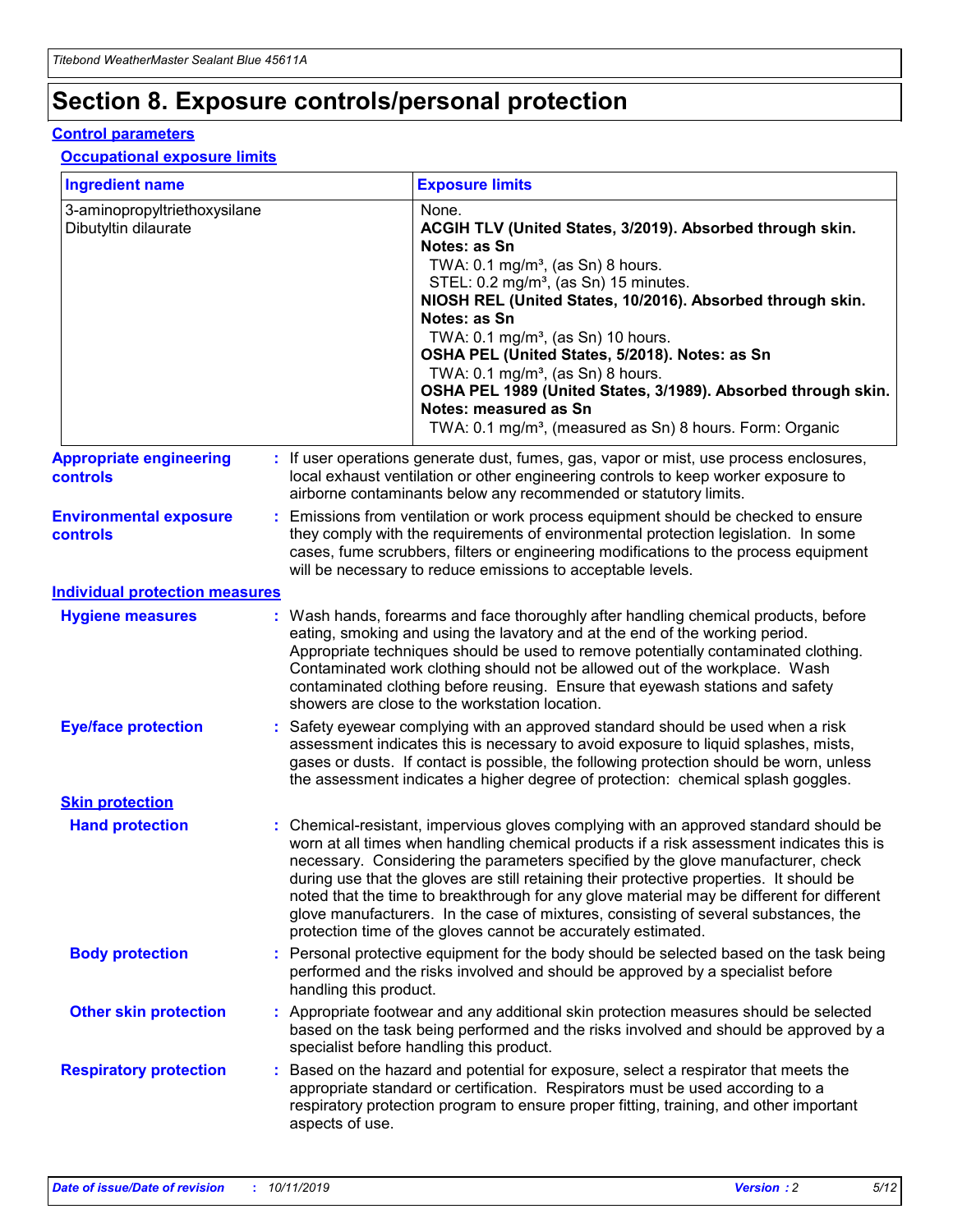### **Section 9. Physical and chemical properties**

#### **Appearance**

| <b>Physical state</b>                             | : Liquid. [Paste.]                                              |
|---------------------------------------------------|-----------------------------------------------------------------|
| Color                                             | $:$ Blue.                                                       |
| Odor                                              | : None [Slight]                                                 |
| <b>Odor threshold</b>                             | $:$ Not available.                                              |
| рH                                                | : Not applicable.                                               |
| <b>Melting point</b>                              | : Not available.                                                |
| <b>Boiling point</b>                              | : >100°C (>212°F)                                               |
| <b>Flash point</b>                                | : Closed cup: >200°C (>392°F) [Setaflash.]                      |
| <b>Evaporation rate</b>                           | $:$ <1 (butyl acetate = 1)                                      |
| <b>Flammability (solid, gas)</b>                  | : Not available.                                                |
| Lower and upper explosive<br>(flammable) limits   | $:$ Not available.                                              |
| <b>VOC (less water, less</b><br>exempt solvents)  | : 0 g/l                                                         |
| <b>Volatility</b>                                 | $: 0\%$ (w/w)                                                   |
| <b>Vapor density</b>                              | : Not available.                                                |
| <b>Relative density</b>                           | : 1.4329                                                        |
| <b>Solubility</b>                                 | Insoluble in the following materials: cold water and hot water. |
| <b>Solubility in water</b>                        | : Not available.                                                |
| <b>Partition coefficient: n-</b><br>octanol/water | $:$ Not available.                                              |
| <b>Auto-ignition temperature</b>                  | : Not available.                                                |
|                                                   |                                                                 |
| <b>Decomposition temperature</b>                  | : Not available.                                                |

### **Section 10. Stability and reactivity**

| <b>Reactivity</b>                            |    | : No specific test data related to reactivity available for this product or its ingredients.            |
|----------------------------------------------|----|---------------------------------------------------------------------------------------------------------|
| <b>Chemical stability</b>                    |    | : The product is stable.                                                                                |
| <b>Possibility of hazardous</b><br>reactions |    | : Under normal conditions of storage and use, hazardous reactions will not occur.                       |
| <b>Conditions to avoid</b>                   |    | : No specific data.                                                                                     |
| <b>Incompatible materials</b>                | ٠. | No specific data.                                                                                       |
| <b>Hazardous decomposition</b><br>products   | ÷. | Under normal conditions of storage and use, hazardous decomposition products should<br>not be produced. |

### **Section 11. Toxicological information**

### **Information on toxicological effects**

#### **Acute toxicity**

| <b>Product/ingredient name</b> | <b>Result</b>           | <b>Species</b> | <b>Dose</b>                | <b>Exposure</b> |
|--------------------------------|-------------------------|----------------|----------------------------|-----------------|
| 3-aminopropyltriethoxysilane   | <b>ILD50 Dermal</b>     | Rabbit         | 4.29 g/kg                  |                 |
| Dibutyltin dilaurate           | ILD50 Oral<br>LD50 Oral | Rat<br>Rat     | $1.57$ g/kg<br>175 $mg/kg$ |                 |
|                                |                         |                |                            |                 |

**Irritation/Corrosion**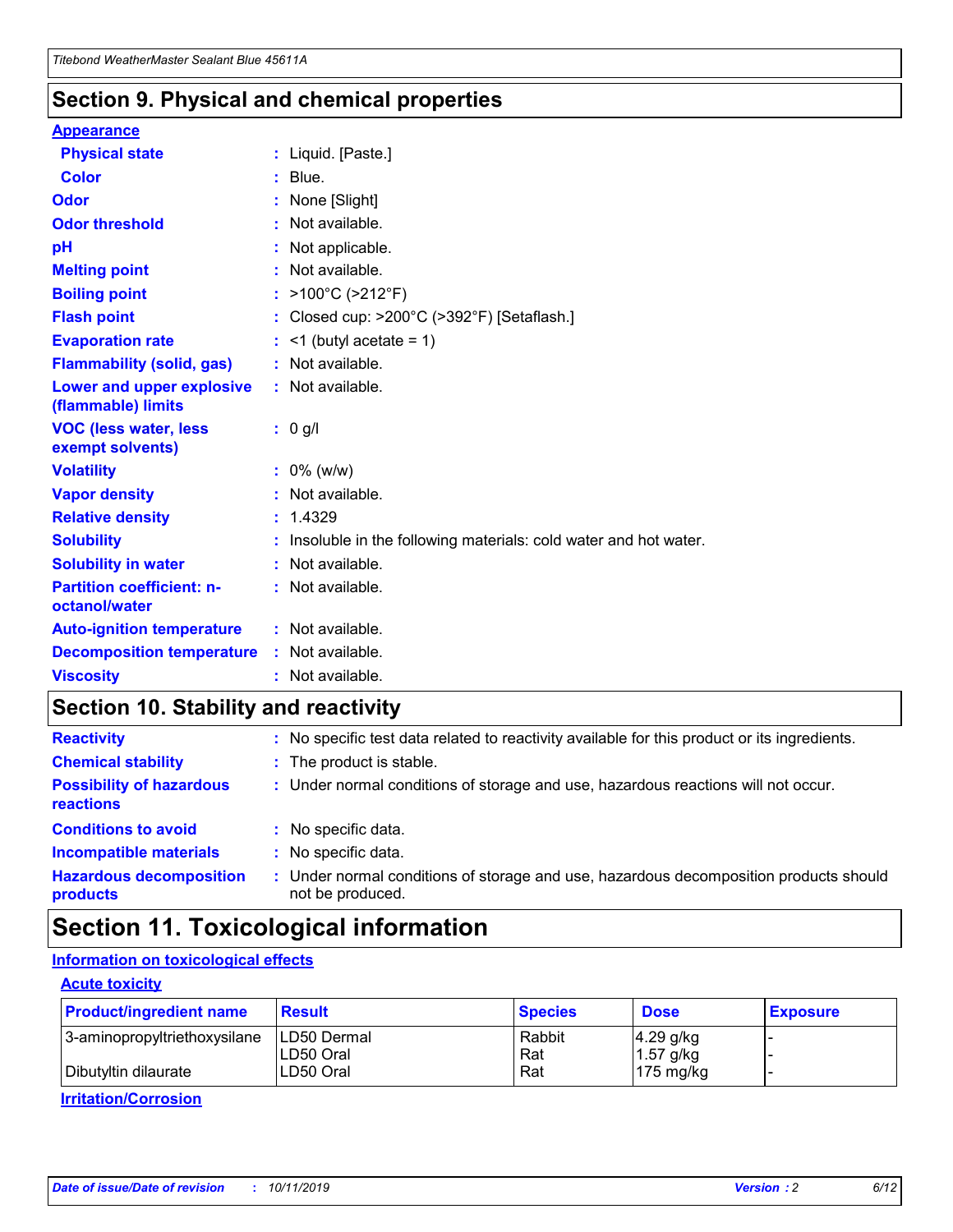## **Section 11. Toxicological information**

| <b>Product/ingredient name</b> | <b>Result</b>                 | <b>Species</b> | <b>Score</b> | <b>Exposure</b>    | <b>Observation</b> |
|--------------------------------|-------------------------------|----------------|--------------|--------------------|--------------------|
| 3-aminopropyltriethoxysilane   | Eyes - Mild irritant          | Rabbit         |              | $100$ mg           |                    |
|                                | Eyes - Severe irritant        | Rabbit         |              | 24 hours 750       |                    |
|                                |                               |                |              | ug                 |                    |
|                                | <b>Skin - Severe irritant</b> | Rabbit         |              | 24 hours 5         | ۰                  |
| Dibutyltin dilaurate           | Eyes - Moderate irritant      | Rabbit         |              | mq<br>24 hours 100 |                    |
|                                |                               |                |              | mg                 |                    |
|                                | Skin - Severe irritant        | Rabbit         |              | 500 mg             |                    |

#### **Sensitization**

Not available.

#### **Mutagenicity**

Not available.

#### **Carcinogenicity**

Not available.

#### **Reproductive toxicity**

Not available.

#### **Teratogenicity**

Not available.

#### **Specific target organ toxicity (single exposure)**

Not available.

#### **Specific target organ toxicity (repeated exposure)**

| <b>Name</b>                                                                  |                                                                                                                             | <b>Category</b> | <b>Route of</b><br>exposure | <b>Target organs</b> |
|------------------------------------------------------------------------------|-----------------------------------------------------------------------------------------------------------------------------|-----------------|-----------------------------|----------------------|
| Dibutyltin dilaurate                                                         |                                                                                                                             | Category 1      |                             | respiratory system   |
| <b>Aspiration hazard</b><br>Not available.                                   |                                                                                                                             |                 |                             |                      |
| <b>Information on the likely</b><br>routes of exposure                       | : Not available.                                                                                                            |                 |                             |                      |
| <b>Potential acute health effects</b>                                        |                                                                                                                             |                 |                             |                      |
| <b>Eye contact</b>                                                           | : May cause eye irritation.                                                                                                 |                 |                             |                      |
| <b>Inhalation</b>                                                            | : No known significant effects or critical hazards.                                                                         |                 |                             |                      |
| <b>Skin contact</b>                                                          | : May cause skin irritation.                                                                                                |                 |                             |                      |
| <b>Ingestion</b>                                                             | : No known significant effects or critical hazards.                                                                         |                 |                             |                      |
| Symptoms related to the physical, chemical and toxicological characteristics |                                                                                                                             |                 |                             |                      |
| <b>Eye contact</b>                                                           | : Adverse symptoms may include the following:<br>irritation<br>watering<br>redness                                          |                 |                             |                      |
| <b>Inhalation</b>                                                            | : Adverse symptoms may include the following:<br>reduced fetal weight<br>increase in fetal deaths<br>skeletal malformations |                 |                             |                      |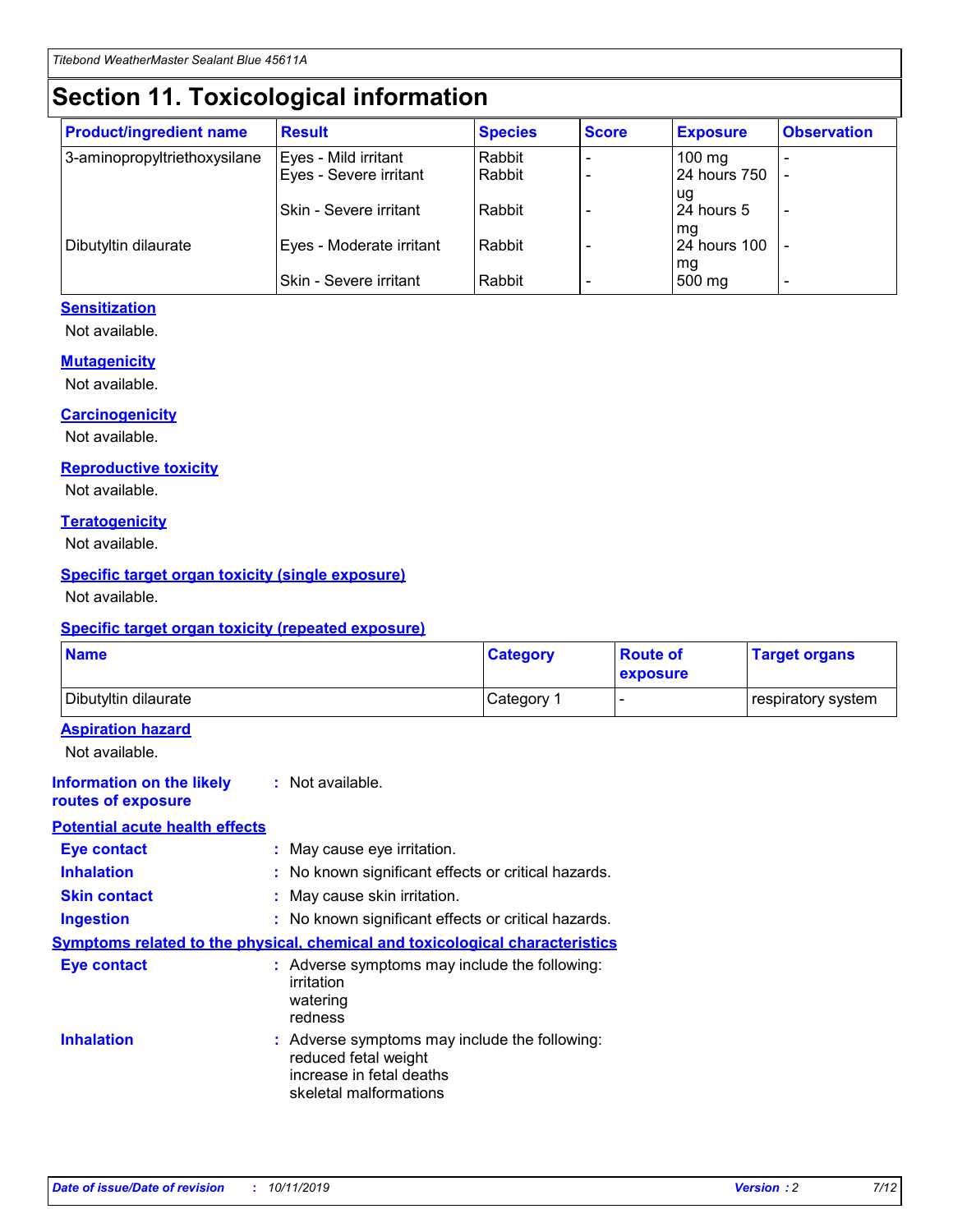## **Section 11. Toxicological information**

| <b>Skin contact</b>                     | : Adverse symptoms may include the following:<br>irritation<br>redness<br>reduced fetal weight<br>increase in fetal deaths<br>skeletal malformations |
|-----------------------------------------|------------------------------------------------------------------------------------------------------------------------------------------------------|
| <b>Ingestion</b>                        | : Adverse symptoms may include the following:<br>reduced fetal weight<br>increase in fetal deaths<br>skeletal malformations                          |
|                                         | Delayed and immediate effects and also chronic effects from short and long term exposure                                                             |
| <b>Short term exposure</b>              |                                                                                                                                                      |
| <b>Potential immediate</b><br>effects   | : Not available.                                                                                                                                     |
| <b>Potential delayed effects</b>        | : Not available.                                                                                                                                     |
| <b>Long term exposure</b>               |                                                                                                                                                      |
| <b>Potential immediate</b><br>effects   | : Not available.                                                                                                                                     |
| <b>Potential delayed effects</b>        | : Not available.                                                                                                                                     |
| <b>Potential chronic health effects</b> |                                                                                                                                                      |
| Not available.                          |                                                                                                                                                      |
| <b>General</b>                          | : Once sensitized, a severe allergic reaction may occur when subsequently exposed to<br>very low levels.                                             |
| <b>Carcinogenicity</b>                  | : No known significant effects or critical hazards.                                                                                                  |
| <b>Mutagenicity</b>                     | No known significant effects or critical hazards.                                                                                                    |
| <b>Teratogenicity</b>                   | May damage the unborn child.                                                                                                                         |
| <b>Developmental effects</b>            | No known significant effects or critical hazards.                                                                                                    |
| <b>Fertility effects</b>                | : May damage fertility.                                                                                                                              |
| <b>Numerical measures of toxicity</b>   |                                                                                                                                                      |
| <b>Acute toxicity estimates</b>         |                                                                                                                                                      |
|                                         |                                                                                                                                                      |

Not available.

## **Section 12. Ecological information**

#### **Toxicity**

| <b>Product/ingredient name</b> | <b>Result</b>                     | <b>Species</b>                       | <b>Exposure</b> |
|--------------------------------|-----------------------------------|--------------------------------------|-----------------|
| Dibutyltin dilaurate           | Chronic EC10 > 2 mg/l Fresh water | Algae - Scenedesmus<br>I subspicatus | l 96 hours i    |

### **Persistence and degradability**

| <b>Product/ingredient name</b> | <b>Test</b>                                                                    | <b>Result</b>  |                   | <b>Dose</b> | <b>Inoculum</b>         |
|--------------------------------|--------------------------------------------------------------------------------|----------------|-------------------|-------------|-------------------------|
| Dibutyltin dilaurate           | OECD 301F<br>Ready<br>Biodegradability -<br>Manometric<br>Respirometry<br>Test | 23 % - 28 days |                   |             |                         |
| <b>Product/ingredient name</b> | <b>Aquatic half-life</b>                                                       |                | <b>Photolysis</b> |             | <b>Biodegradability</b> |
| Dibutyltin dilaurate           |                                                                                |                |                   |             | Inherent                |

### **Bioaccumulative potential**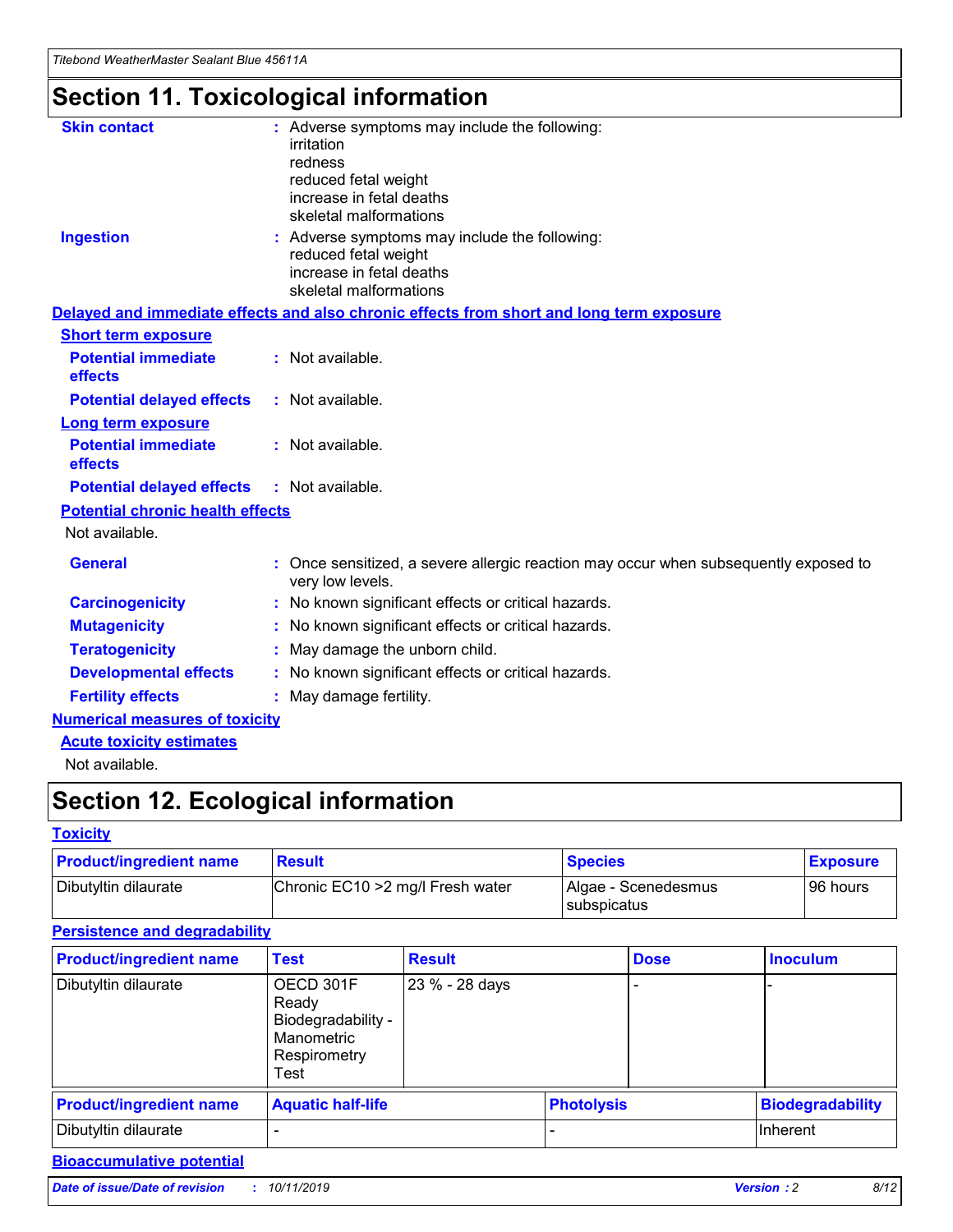## **Section 12. Ecological information**

| <b>Product/ingredient name</b> | $LoaPow$ | <b>BCF</b> | <b>Potential</b> |
|--------------------------------|----------|------------|------------------|
| 3-aminopropyltriethoxysilane   | 1.7      | 3.4        | low              |
| Dibutyltin dilaurate           | 4.44     | 2.91       | low              |

#### **Mobility in soil**

| <i></i>                                                       |                                                     |
|---------------------------------------------------------------|-----------------------------------------------------|
| <b>Soil/water partition</b><br>coefficient (K <sub>oc</sub> ) | : Not available.                                    |
| <b>Other adverse effects</b>                                  | : No known significant effects or critical hazards. |

### **Section 13. Disposal considerations**

**Disposal methods :**

The generation of waste should be avoided or minimized wherever possible. Disposal of this product, solutions and any by-products should at all times comply with the requirements of environmental protection and waste disposal legislation and any regional local authority requirements. Dispose of surplus and non-recyclable products via a licensed waste disposal contractor. Waste should not be disposed of untreated to the sewer unless fully compliant with the requirements of all authorities with jurisdiction. Waste packaging should be recycled. Incineration or landfill should only be considered when recycling is not feasible. This material and its container must be disposed of in a safe way. Care should be taken when handling emptied containers that have not been cleaned or rinsed out. Empty containers or liners may retain some product residues. Avoid dispersal of spilled material and runoff and contact with soil, waterways, drains and sewers.

## **Section 14. Transport information**

|                                      | <b>DOT</b><br><b>Classification</b> | <b>TDG</b><br><b>Classification</b> | <b>Mexico</b><br><b>Classification</b> | <b>ADR/RID</b>           | <b>IMDG</b>              | <b>IATA</b>              |
|--------------------------------------|-------------------------------------|-------------------------------------|----------------------------------------|--------------------------|--------------------------|--------------------------|
| <b>UN number</b>                     | Not regulated.                      | Not regulated.                      | Not regulated.                         | Not regulated.           | Not regulated.           | Not regulated.           |
| <b>UN proper</b><br>shipping name    | $\qquad \qquad$                     |                                     |                                        |                          |                          |                          |
| <b>Transport</b><br>hazard class(es) | $\blacksquare$                      | $\blacksquare$                      | $\blacksquare$                         | $\overline{\phantom{a}}$ | $\blacksquare$           | $\blacksquare$           |
| <b>Packing group</b>                 | $\overline{\phantom{a}}$            | $\overline{\phantom{0}}$            | $\overline{\phantom{0}}$               | -                        | $\overline{\phantom{0}}$ | $\overline{\phantom{a}}$ |
| <b>Environmental</b><br>hazards      | No.                                 | No.                                 | No.                                    | No.                      | No.                      | No.                      |

## **Section 15. Regulatory information**

#### **U.S. Federal regulations**

#### **SARA 302/304**

#### **Composition/information on ingredients**

No products were found.

**SARA 304 RQ :** Not applicable.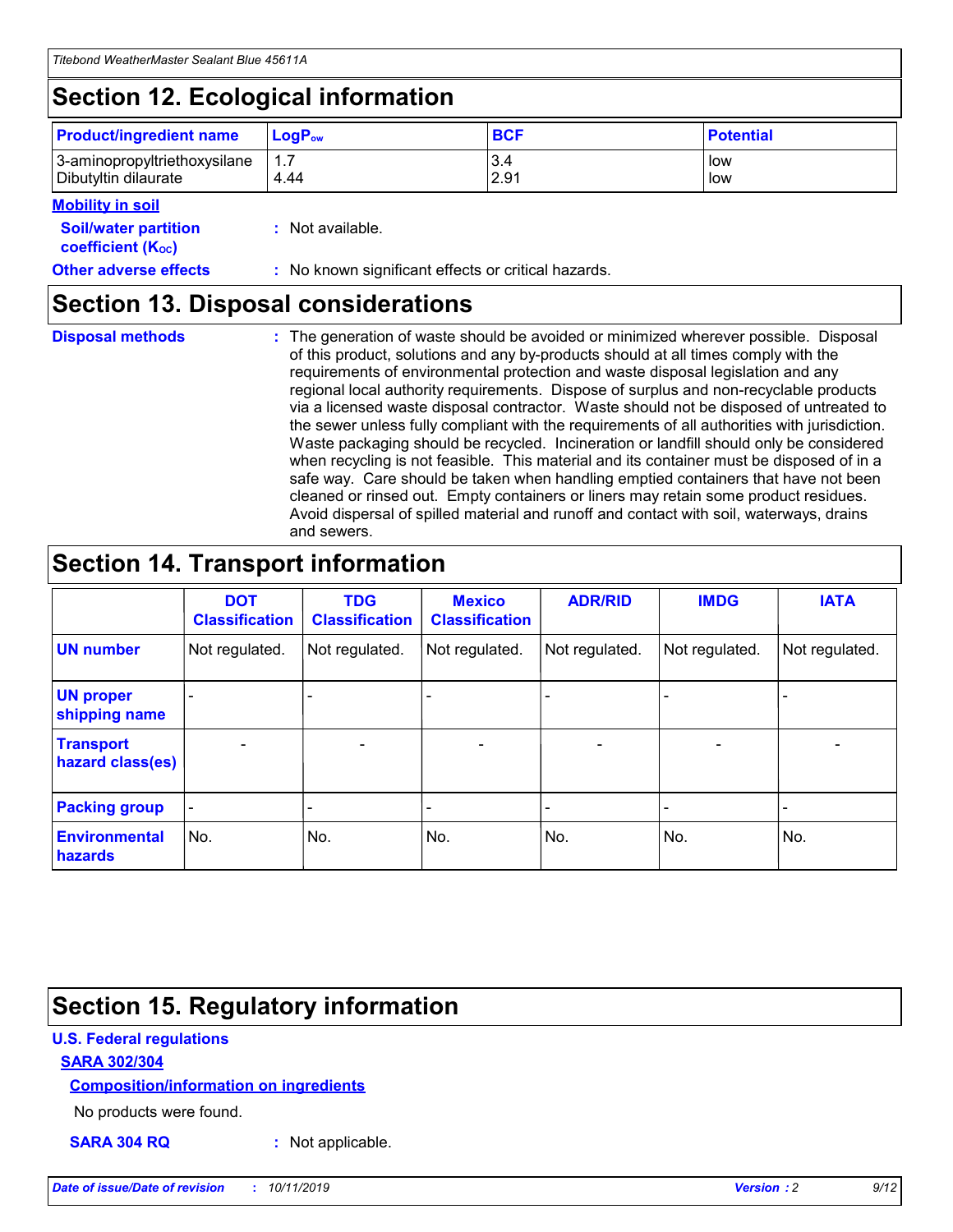## **Section 15. Regulatory information**

#### **SARA 311/312**

**Classification :** EYE IRRITATION - Category 2B SKIN SENSITIZATION - Category 1 TOXIC TO REPRODUCTION (Fertility) - Category 1B TOXIC TO REPRODUCTION (Unborn child) - Category 1B

#### **Composition/information on ingredients**

| <b>Name</b>                              | $\frac{9}{6}$ | <b>Classification</b>                                                                                            |
|------------------------------------------|---------------|------------------------------------------------------------------------------------------------------------------|
| $\leq$ 3<br>3-aminopropyltriethoxysilane |               | <b>FLAMMABLE LIQUIDS - Category 4</b><br><b>ACUTE TOXICITY (oral) - Category 4</b>                               |
|                                          |               | SKIN IRRITATION - Category 2<br>EYE IRRITATION - Category 2A                                                     |
| Dibutyltin dilaurate                     | ≤0.3          | ACUTE TOXICITY (oral) - Category 3<br>SKIN CORROSION - Category 1C                                               |
|                                          |               | SERIOUS EYE DAMAGE - Category 1<br>SKIN SENSITIZATION - Category 1<br><b>GERM CELL MUTAGENICITY - Category 2</b> |
|                                          |               | TOXIC TO REPRODUCTION (Fertility) - Category 1B<br>TOXIC TO REPRODUCTION (Unborn child) - Category 1B            |
|                                          |               | SPECIFIC TARGET ORGAN TOXICITY (REPEATED<br>EXPOSURE) (respiratory system) - Category 1                          |

#### **State regulations**

| <b>Massachusetts</b> | : None of the components are listed. |
|----------------------|--------------------------------------|
| <b>New York</b>      | : None of the components are listed. |
| <b>New Jersey</b>    | : None of the components are listed. |
| Pennsylvania         | : None of the components are listed. |

#### **California Prop. 65**

**A** WARNING: This product can expose you to methanol, which is known to the State of California to cause birth defects or other reproductive harm. For more information go to www.P65Warnings.ca.gov.

| <b>Ingredient name</b> | No significant risk Maximum<br>level | acceptable dosage<br>level |
|------------------------|--------------------------------------|----------------------------|
| methanol               |                                      | Yes.                       |

#### **International regulations**

**Chemical Weapon Convention List Schedules I, II & III Chemicals** Not listed.

#### **Montreal Protocol**

Not listed.

#### **Stockholm Convention on Persistent Organic Pollutants**

Not listed.

### **UNECE Aarhus Protocol on POPs and Heavy Metals**

Not listed.

#### **Inventory list**

### **China :** All components are listed or exempted.

**United States TSCA 8(b) inventory :** All components are active or exempted.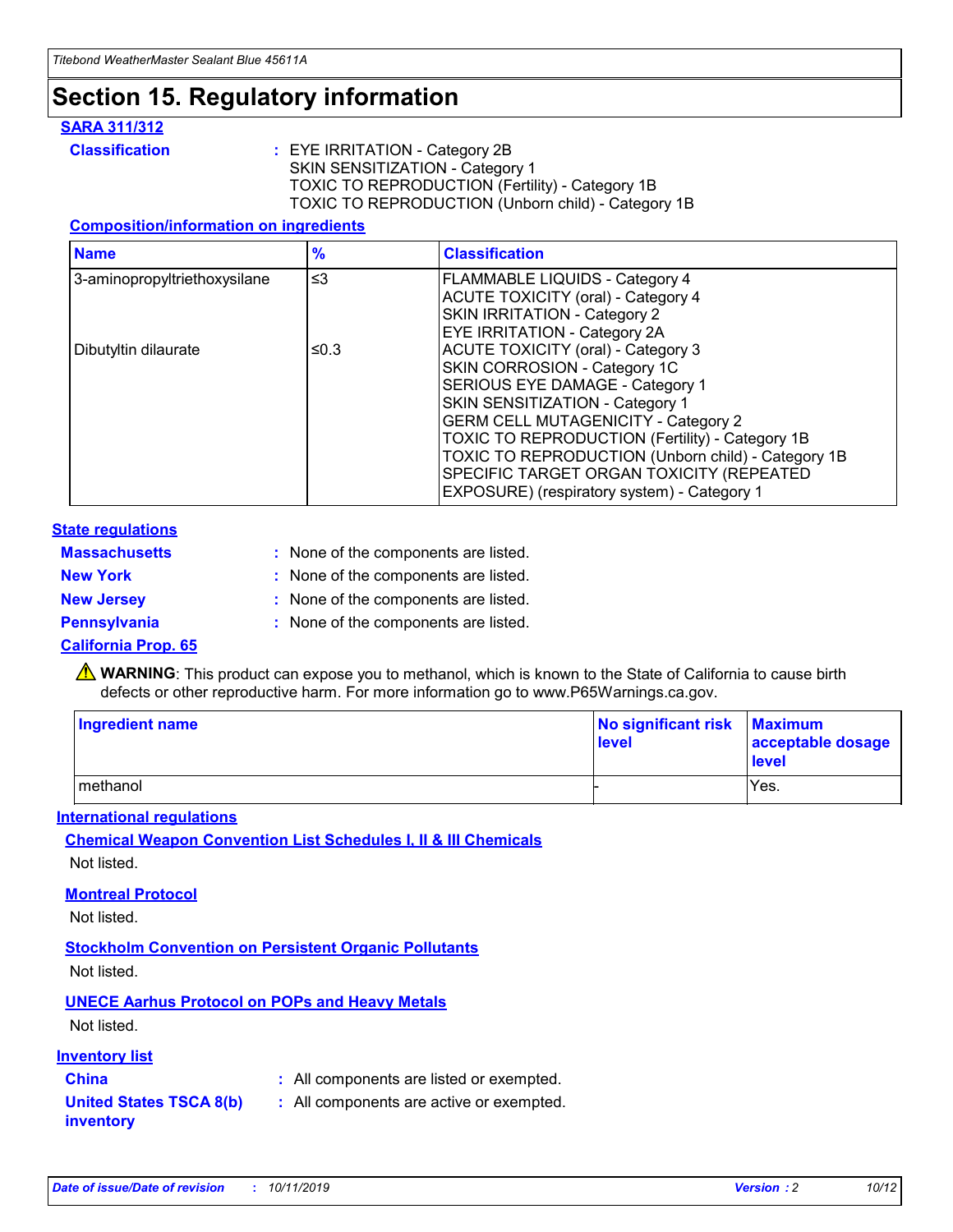## **Section 16. Other information**

**Hazardous Material Information System (U.S.A.)**



**Caution: HMIS® ratings are based on a 0-4 rating scale, with 0 representing minimal hazards or risks, and 4 representing significant hazards or risks. Although HMIS® ratings and the associated label are not required on SDSs or products leaving a facility under 29 CFR 1910.1200, the preparer may choose to provide them. HMIS® ratings are to be used with a fully implemented HMIS® program. HMIS® is a registered trademark and service mark of the American Coatings Association, Inc.**

**The customer is responsible for determining the PPE code for this material. For more information on HMIS® Personal Protective Equipment (PPE) codes, consult the HMIS® Implementation Manual.**

#### **National Fire Protection Association (U.S.A.)**



**Reprinted with permission from NFPA 704-2001, Identification of the Hazards of Materials for Emergency Response Copyright ©1997, National Fire Protection Association, Quincy, MA 02269. This reprinted material is not the complete and official position of the National Fire Protection Association, on the referenced subject which is represented only by the standard in its entirety.**

**Copyright ©2001, National Fire Protection Association, Quincy, MA 02269. This warning system is intended to be interpreted and applied only by properly trained individuals to identify fire, health and reactivity hazards of chemicals. The user is referred to certain limited number of chemicals with recommended classifications in NFPA 49 and NFPA 325, which would be used as a guideline only. Whether the chemicals are classified by NFPA or not, anyone using the 704 systems to classify chemicals does so at their own risk.**

**Procedure used to derive the classification**

| <b>Classification</b>                                                                                                                                                    |                                                                                                                                                  | <b>Justification</b>                                                                                                                                                                                                                                                                                                                                                                                                 |  |
|--------------------------------------------------------------------------------------------------------------------------------------------------------------------------|--------------------------------------------------------------------------------------------------------------------------------------------------|----------------------------------------------------------------------------------------------------------------------------------------------------------------------------------------------------------------------------------------------------------------------------------------------------------------------------------------------------------------------------------------------------------------------|--|
| EYE IRRITATION - Category 2B<br>SKIN SENSITIZATION - Category 1<br>TOXIC TO REPRODUCTION (Fertility) - Category 1B<br>TOXIC TO REPRODUCTION (Unborn child) - Category 1B |                                                                                                                                                  | Expert judgment<br>Expert judgment<br>Expert judgment<br>Expert judgment                                                                                                                                                                                                                                                                                                                                             |  |
| <b>History</b>                                                                                                                                                           |                                                                                                                                                  |                                                                                                                                                                                                                                                                                                                                                                                                                      |  |
| Date of printing                                                                                                                                                         | : 4/22/2022                                                                                                                                      |                                                                                                                                                                                                                                                                                                                                                                                                                      |  |
| Date of issue/Date of<br>revision                                                                                                                                        | : 10/11/2019                                                                                                                                     |                                                                                                                                                                                                                                                                                                                                                                                                                      |  |
| Date of previous issue                                                                                                                                                   | : 10/16/2020                                                                                                                                     |                                                                                                                                                                                                                                                                                                                                                                                                                      |  |
| <b>Version</b>                                                                                                                                                           | $\therefore$ 2                                                                                                                                   |                                                                                                                                                                                                                                                                                                                                                                                                                      |  |
| <b>Key to abbreviations</b>                                                                                                                                              | $\therefore$ ATE = Acute Toxicity Estimate<br><b>BCF</b> = Bioconcentration Factor<br>IBC = Intermediate Bulk Container<br>$UN = United Nations$ | GHS = Globally Harmonized System of Classification and Labelling of Chemicals<br>IATA = International Air Transport Association<br><b>IMDG = International Maritime Dangerous Goods</b><br>LogPow = logarithm of the octanol/water partition coefficient<br>MARPOL = International Convention for the Prevention of Pollution From Ships, 1973<br>as modified by the Protocol of 1978. ("Marpol" = marine pollution) |  |